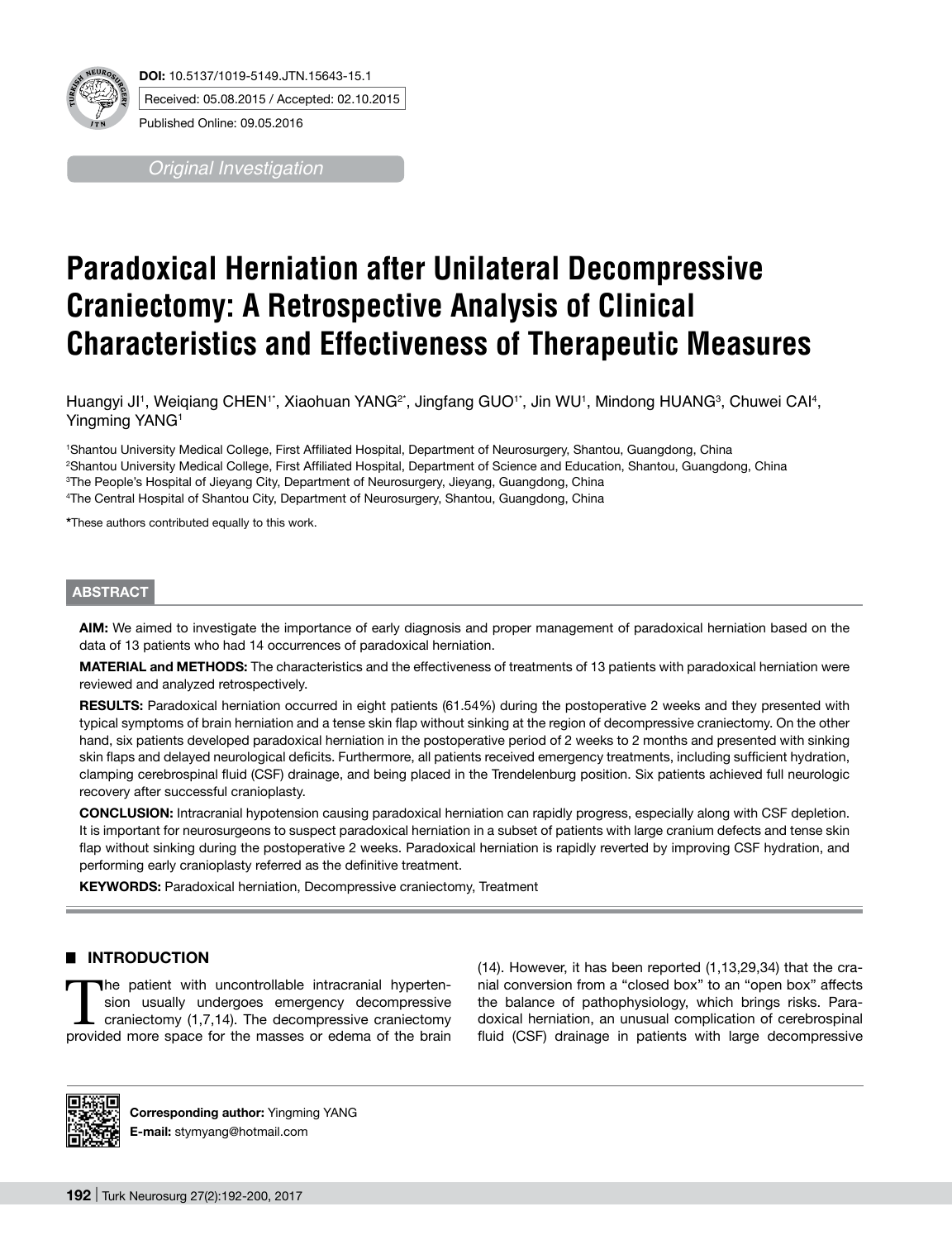craniectomy, may result in coma or death because of delayed diagnosis or mismanagement. To date, the information on paradoxical herniation as procedural outcomes affecting patient survival and recovery is mostly based on sporadic case reports rather than multi-centered, randomized, controlled clinical trials (1,13,29,34). Thus, the neurosurgeons need to do further clinical investigation. Here we present an analysis of the clinical characteristics and effectiveness of therapies based on the data of 13 patients who had 14 occurrences of paradoxical herniation which we have treated since 2007. Our study demonstrates the importance of early diagnosis and proper management of paradoxical herniation.

## █ **MATERIAL and METHODS**

#### **Ethics Statement**

This retrospective study was approved by the ethics committee of First Affiliated Hospital, Shantou University Medical College (China). Written consent was given by the patients for their information to be stored in the hospital database and used for research.

## **General Data**

We performed a retrospective review of 13 patients with paradoxical herniation identified in the databases of the neurosurgical departments of the first affiliated hospital, Shantou University Medical College, the people's hospital of Jieyang city and the central hospital of Shantou City. These cases, covering a period of 2007-2011, were supported with detailed clinical records including pre- and post-operative computed tomography (CT) scans and 6-month follow-up information. Patients' characteristics are summarized in Table I. The cohort comprised ten men and three women. The mean (SD) age of the patients was 57.9 years (ranged from 34 to 75). All of them underwent unilateral decompressive craniectomy because of deteriorated intracranial hypertension. There is no patient with bilateral decompressive craniectomy who presented paradoxical herniation in our hospital. In addition, five patients had severe brain injuries, four patients had ruptured aneurysms, and five patients had strokes. Postoperatively, 11 patients underwent lumbar puncture, seven patients underwent external ventriculostomy, six patients experienced continued lumbar CSF drainage, four patients underwent ventriculoperitoneal (VP) shunts, and one patient suffered CSF rhinorrhea (Figures 1A-D; 2A-H; 3A-I).

## **Clinical Manifestation**

Paradoxical herniation occurred in eight cases during the 2 weeks postoperatively. Initial clinical presentations included tense skin flap without sinking at the region of decompressive craniectomy and typical symptoms of brain herniation, such as brainstem release signs, altered state of consciousness, and pupillary changes. Furthermore, six patients developed paradoxical herniation in the post-operative period of 2 weeks to 2 months presenting sinking skin flaps and delayed neurological deficits, such as persistent or orthostatic



**Figure 1:** Patient 13 (shown in Table I) presented paradoxical herniation occurred during the postoperative 2 weeks. CT and CTA revealed left occipital hematoma rupturing into the ventricular system and no vascular malformations **(A)**. On post-operative day (POD) 1, CT scan after decompressive craniectomy showed the volume of hematoma in the ventricle was markedly decreased with a slight shift of midline while the external drain of postoperative 24 hours was 280ml **(B)**. On POD 5, the patient's neurological status deteriorated with ICP fluctuating between 1 and 3 mm Hg, the systolic blood pressure dropped to 85 mm Hg. The CT scan demonstrated a significant midline shift **(C).** After removing the external ventricular drainage, being placed in the Trendelenburg position and receiving sufficient hydration intravenously, CT scan on POD 14 showed the resolution of midline shift, mild ventricular expansion and significant reduction in the volume of hematoma **(D)**.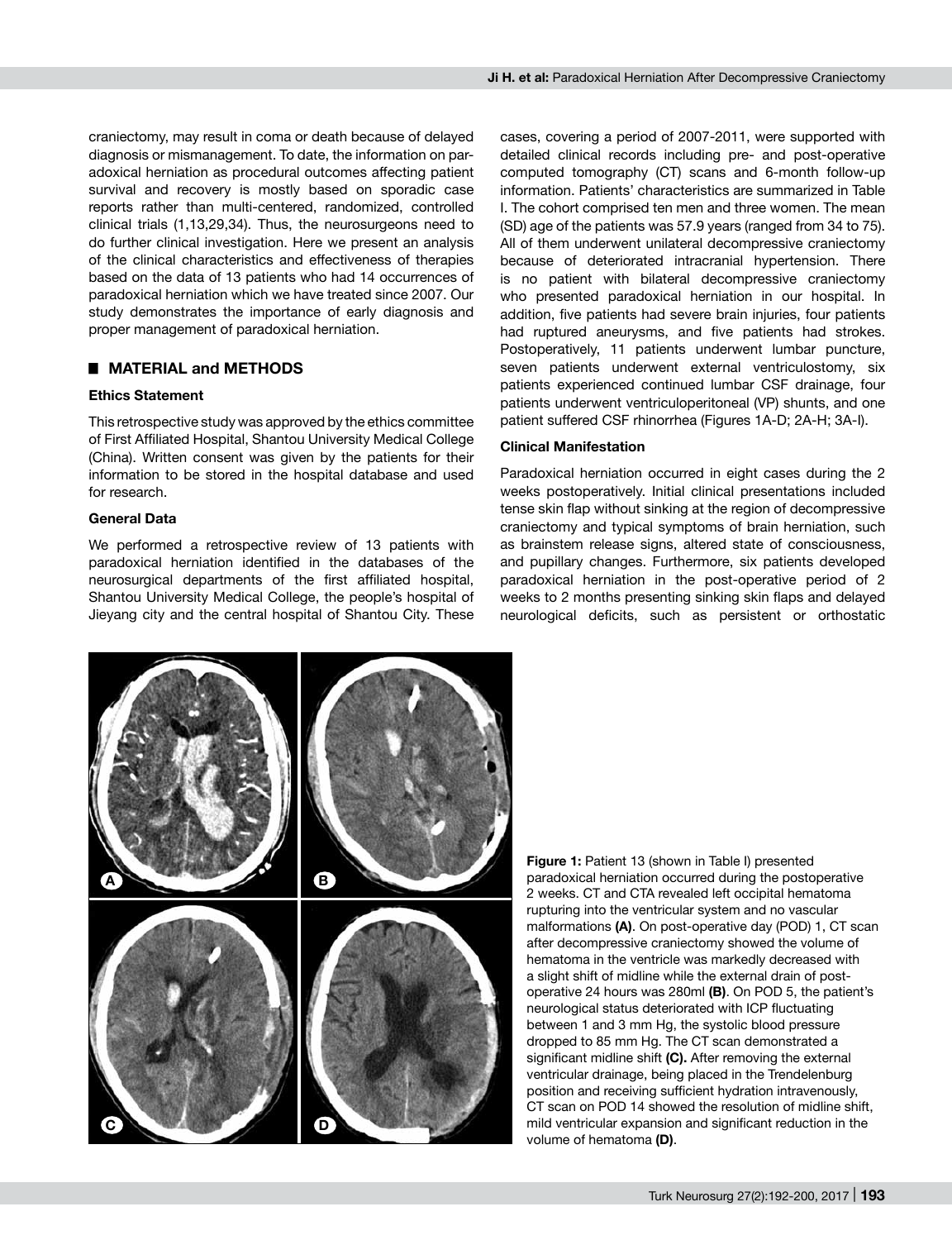| Response                        | Resolution<br>(GOS3)                                           | Resolution<br>(GOS2)                                                        | Resolution<br>(GOS3)                                                           | Resolution<br>(GOS2)                                                  | Temporary<br>resolution<br>(GOS2)                                     | resolution<br>complete<br>(GOS4)                              | resolution<br>complete<br>(GOS5)                                                 | Resolution<br>(GOS3)                                                                                                     |
|---------------------------------|----------------------------------------------------------------|-----------------------------------------------------------------------------|--------------------------------------------------------------------------------|-----------------------------------------------------------------------|-----------------------------------------------------------------------|---------------------------------------------------------------|----------------------------------------------------------------------------------|--------------------------------------------------------------------------------------------------------------------------|
| varities<br>of GCS<br>The       | $4 - 3 - 4$                                                    | $6 - 8 - 4$                                                                 | $8 - 6 - 9$                                                                    |                                                                       | $4 - 3 - 4$                                                           | $10 - 6$<br>H                                                 | $10 - 9$<br>$\frac{15}{1}$                                                       | $8 - 6 - 8$                                                                                                              |
| Treatment                       | position, intravenous<br>fluid resuscitation<br>Trendelenburg  | remove drainage set,<br>intravenous fluid<br>resuscitation,<br>cranioplasty | position, intravenous<br>fluid resuscitation,<br>Trendelenburg<br>cranioplasty | resuscitation, shut off $8-7-10$<br>intravenous fluid<br>drainage set | Lumbar subdural<br>intravenous fluid<br>water patch;<br>resuscitation | position, intravenous<br>fluid resuscitation<br>Trendelenburg | intravenous fluid<br>resuscitation,<br>cranioplasty                              | remove drainage set;<br>position, intravenous<br>fluid resuscitation,<br>Lumbar subdural<br>Trendelenburg<br>water patch |
| Symptoms                        | consciousness<br>decrease;<br>language<br>level of<br>deficits | Pupil changes;<br>motor deficit                                             | unresponsive,<br>motor deficit                                                 | Pupil changes;<br>motor deficit                                       | autonomic<br>instability;<br>dyspraxia<br>Coma;                       | motor deficit;<br>difficulties<br>memory                      | consciousness<br>Pupil changes;<br>disturbances<br>decrease;<br>level of<br>mood | Pupil change,<br>motor deficit;<br>headaches                                                                             |
| time to occure<br>Postoperative | 14 days                                                        | 14 days                                                                     | 5 days                                                                         | 15 days                                                               | 3 days                                                                | 15 days                                                       | 1 day                                                                            | 10 days                                                                                                                  |
| Lumbar<br>drain<br>CSF          |                                                                | Yes                                                                         |                                                                                | Yes                                                                   |                                                                       |                                                               |                                                                                  | Yes                                                                                                                      |
| shunts<br>y-P                   | Yes                                                            | Yes                                                                         |                                                                                |                                                                       |                                                                       |                                                               |                                                                                  |                                                                                                                          |
| puncture<br>Lumbar              | yes                                                            | Yes                                                                         | Yes                                                                            | Yes                                                                   | Yes                                                                   | Yes                                                           |                                                                                  |                                                                                                                          |
| ventriculostomies<br>External   | Yes                                                            |                                                                             | Yes                                                                            |                                                                       |                                                                       |                                                               |                                                                                  | Yes                                                                                                                      |
| drainage<br>Epidural            |                                                                | Yes                                                                         |                                                                                |                                                                       |                                                                       | Yes                                                           | rhinorrhea<br>CSF                                                                |                                                                                                                          |
| disease<br>Primary              | aneurysms<br>Ruptured                                          | Trauma                                                                      | Hypertensive<br>hemorrhage<br>cerebral                                         | Hypertensive<br>hemorrhage<br>cerebral                                | aneurysms<br>Ruptured                                                 | aneurysms<br>Ruptured                                         | Trauma                                                                           | Trauma                                                                                                                   |
| No. (years)<br>Age<br>sex       | 68/F                                                           | 75/M                                                                        | 56/M                                                                           | 50/M                                                                  | 64/F                                                                  | 63/F                                                          | 38/M                                                                             | 64/M                                                                                                                     |
|                                 | ↽                                                              | $\mathbf{\Omega}$                                                           | ო                                                                              | 4                                                                     | Ю                                                                     | ဖ                                                             | $\sim$                                                                           | ${}^{\circ}$                                                                                                             |

**194** | Turk Neurosurg 27(2):192-200, 2017

**Table I:** Patients' Characteristics

Table I: Patients' Characteristics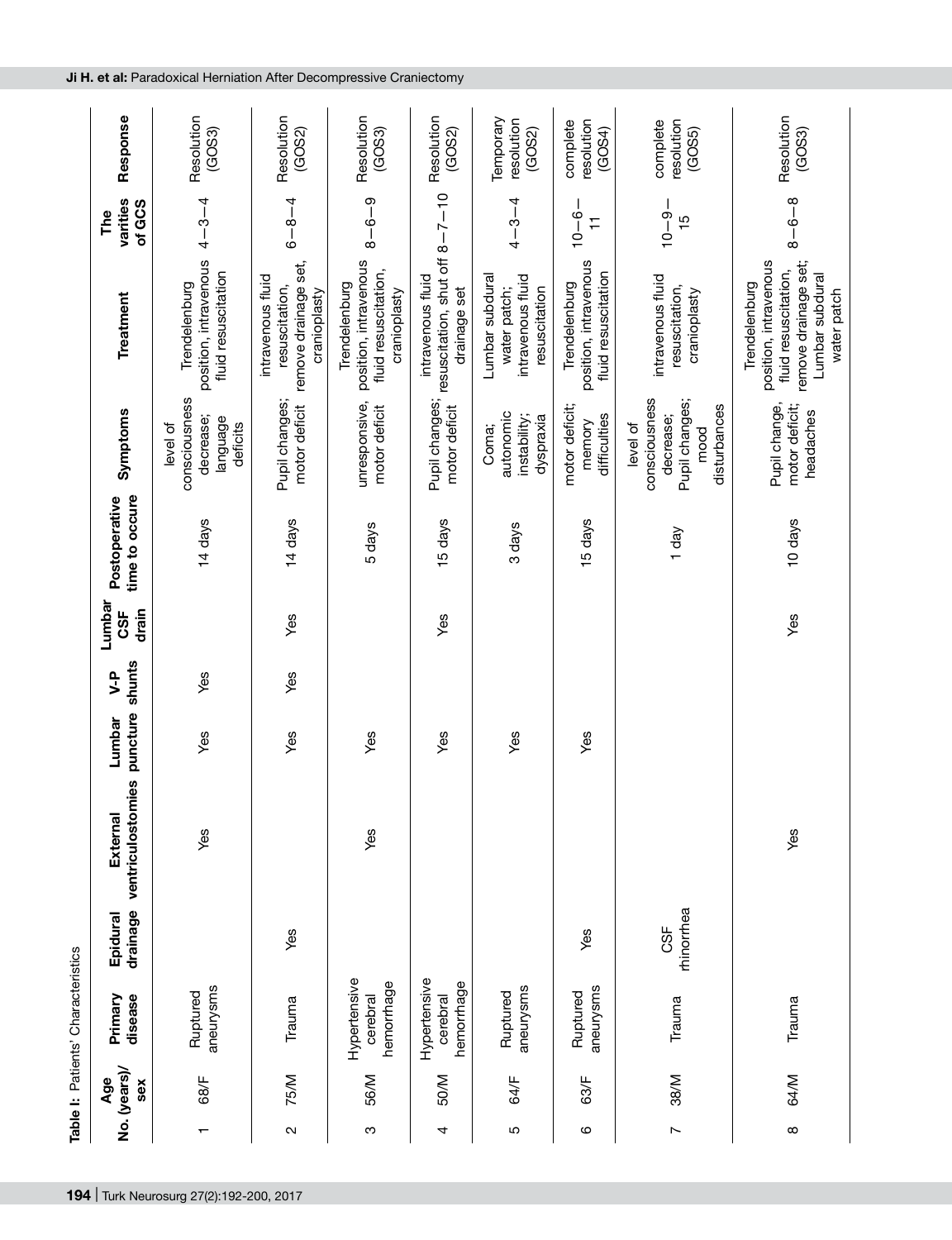|               | Table I: Cont.             |                                        |                      |                                                                                                           |                    |               |                              |                                 |                                                     |                                                                                                          |                              |                                   |
|---------------|----------------------------|----------------------------------------|----------------------|-----------------------------------------------------------------------------------------------------------|--------------------|---------------|------------------------------|---------------------------------|-----------------------------------------------------|----------------------------------------------------------------------------------------------------------|------------------------------|-----------------------------------|
|               | No. (years)/<br>Age<br>sex | Primary<br>disease                     | drainage<br>Epidural | mies<br>ventriculostor<br>External                                                                        | puncture<br>Lumbar | shunts<br>y-P | Lumbar<br>drain<br><b>SF</b> | time to occure<br>Postoperative | Symptoms                                            | Treatment                                                                                                | varities<br>of GCS<br>The    | Response                          |
| თ             | 68/F                       | aneurysms<br>Ruptured                  |                      | Yes                                                                                                       | Yes                | Yes           |                              | 60 days                         | Unresponsive;<br>language<br>dizziness<br>deficits; | position, intravenous<br>fluid resuscitation,<br>Trendelenburg<br>Cranioplasty                           | $12 - 8 -$<br>$\frac{1}{2}$  | Resolution<br>(GOS3)              |
|               | 10 56/M                    | Trauma                                 |                      |                                                                                                           | Yes                | yes           |                              | 81 days                         | motor deficit;<br>dizziness                         | set to 110mmH <sub>2</sub> O,<br>adjusted the v-p<br>intravenous fluid<br>resuscitation,<br>cranioplasty | $12 - 10 -$<br>$\frac{1}{2}$ | Resolution<br>(GOS3)              |
| $\frac{1}{1}$ | <b>M/LS</b>                | Hypertensive<br>hemorrhage<br>cerebral |                      | Yes                                                                                                       | Yes                |               |                              | 18 days                         | consciousness<br>dyspraxia<br>decrease;<br>level of | resuscitation, remove $7-5-9$<br>intravenous fluid<br>drainage set                                       |                              | Resolution<br>(GOS3)              |
| $\frac{1}{2}$ | 62/M                       | Hypertensive<br>hemorrhage<br>cerebral |                      | Yes                                                                                                       | Yes                |               | Yes                          | 17 days                         | coma; seizures<br>Pupil change;                     | resuscitation, remove<br>intravenous fluid<br>drainage set                                               | $4 - 3 - 4$                  | Temporary<br>Resolution<br>(GOS1) |
| $\frac{1}{2}$ | 56/M                       | Hypertensive<br>hemorrhage<br>cerebral |                      | Yes                                                                                                       |                    |               | Yes                          | 16 days                         | Coma; motor<br>deficit                              | fluid resuscitation,<br>remove drainage<br>set, intravenous<br>Trendelenburg<br>position                 | $8 - 6 - 7$                  | Resolution<br>(GOS2)              |
| $\frac{4}{4}$ | 34/M                       | Trauma                                 |                      |                                                                                                           | Yes                |               | Yes                          | 29 days                         | Pupil change;<br>motor deficit;<br>dizziness        | position, intravenous<br>remove drainage set,<br>fluid resuscitation;<br>Trendelenburg<br>cranioplasty   | $-9 - 01$<br>$\frac{4}{1}$   | resolution<br>complete<br>(GOS5)  |
|               |                            |                                        |                      | M: Male, F: Fernale, GOS: Glasgow outcome score, GCS: Glasgow coma scale score, CSF: Cerebrospinal fluid. |                    |               |                              |                                 |                                                     |                                                                                                          |                              |                                   |

**Ji H. et al:** Paradoxical Herniation After Decompressive Craniectomy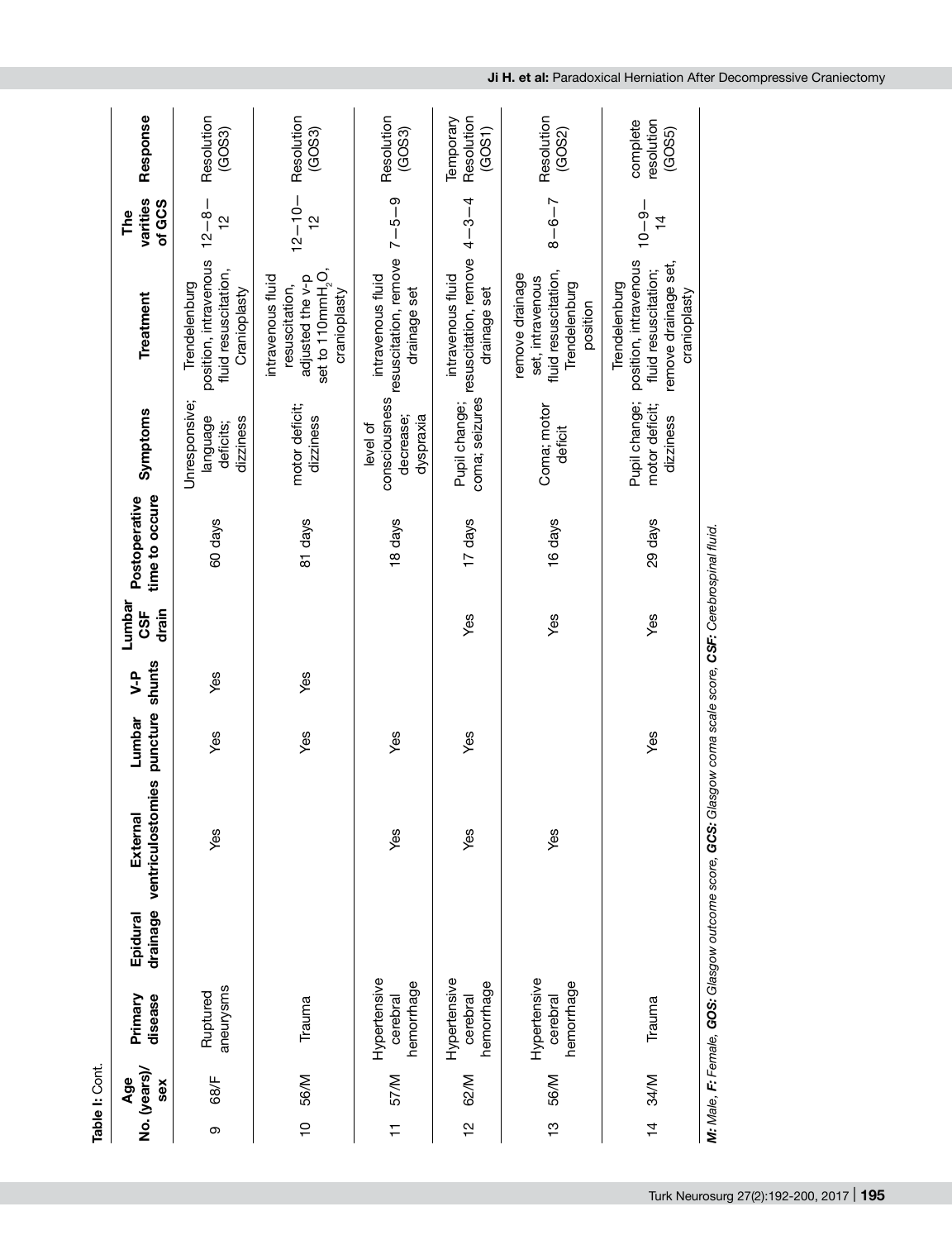headaches, dizziness, mood disturbance, memory loss, autonomic instability and dyspraxia.

#### **Computed Tomography Features**

CT images can reveal the structural alterations suggesting intracranial hypotension: flattening of the pons along with shrinking or effacement of prepontine and perichiasmatic cisterns in eight patients, sinking skin flaps in six patients (as shown in Figure 2A-H), and subdural hygroma in seven patients. In addition, midline shifts in the direction opposite to the skull defects and brainstem compressions were shown in all patients.

#### **Intracranial Pressure (ICP)**

ICP was monitored in four patients (Codman® intracranial pressure monitor), and on average, patients underwent 10 days of epidural ICP monitoring. The data showed that ICP ranged from -3 to 3 cm  $H_2O$ , and the variations of the blood pressure were 72-81/35-46 mmHg in patients with paradoxical herniation. 13 patients underwent lumbar puncture presented low ICP fluctuating between 3 and 5 cm  $H_2O$ . Due to such low ICP, an extraction was done using a syringe along the puncture tube of the CSF drain.



Table I) presented paradoxical herniation with sinking skin flaps in the post-operative period of 2 weeks to 2 months. Brain CT revealed a hemorrhagic contusion in the right frontotemporo-parietal lobe and diffuse brain swelling **(A)**. CT images after emergency decompressive craniectomy **(B)**. A head CT on POD 10 indicated a subdural hygroma in the left frontal region **(C)**. The CT images on POD 30 exhibited an enlarged subdural hygroma in the left frontal region and a subgaleal fluid collection in the right frontal region and then the patient was mistakenly treated with continued lumbar CSF drainage **(D)**. CT images on POD 56 revealed increased subgaleal fluid collection with flattening of overlying cortex and significant midline shift while the patient's neurologic status declined to a GCS of 4 **(E)**. After removing the external lumbar drainage, being placed in the Trendelenburg position and receiving sufficient hydration intravenously, magnetic resonance imaging on POD 106 showed markedly reduced subdural hygroma, resolution of midline shift, and mild ventricular expansion on post-operative day 106 **(F)**. On POD 122, the VP shunt for hydrocephalus was performed **(G)**. CT images after cranioplasty **(H)**.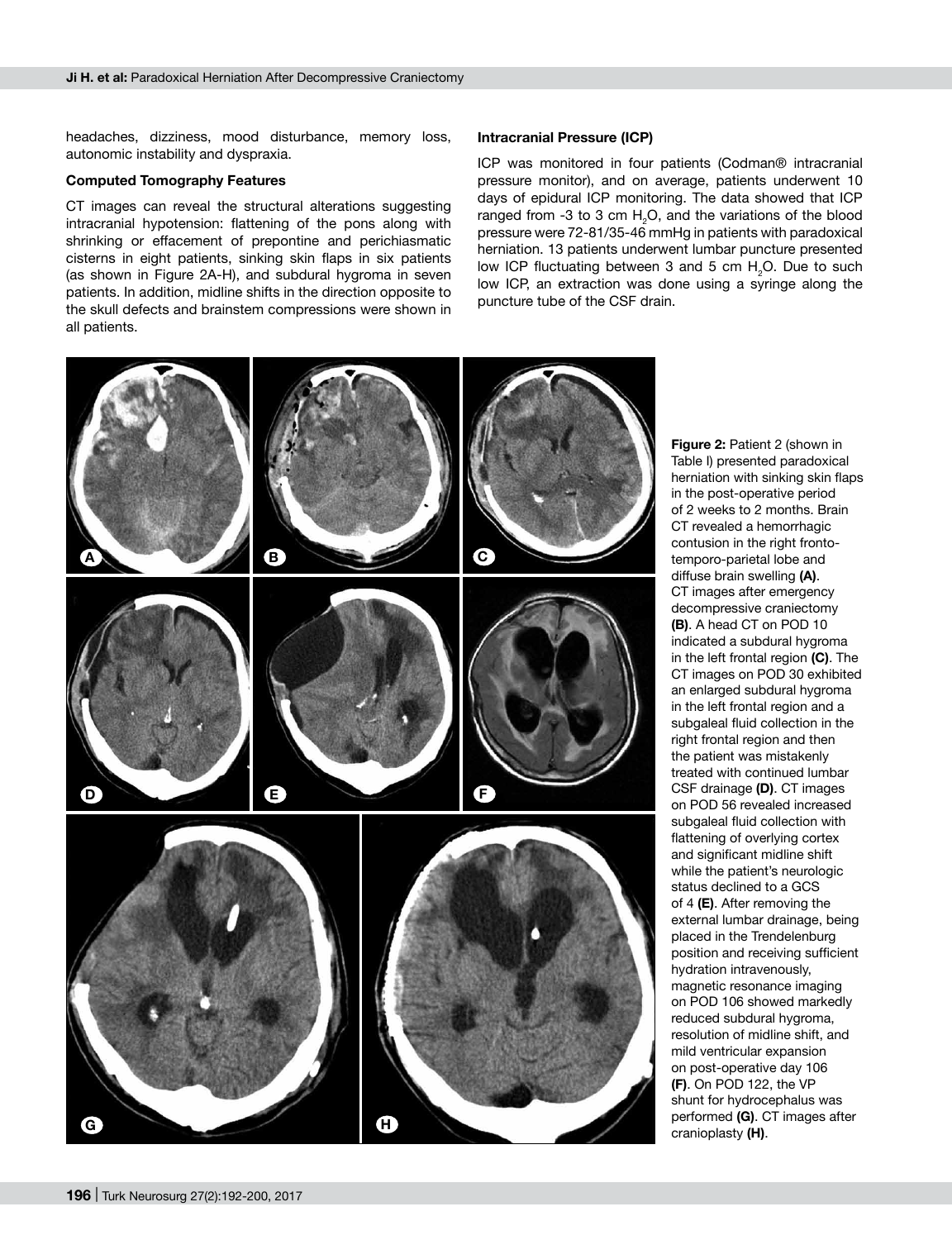

**Figure 3:** Patient 1 (shown in Table I) presented paradoxical herniation twice after unilateral decompressive craniectomy. CT images before operation exhibited subarachnoid hemorrhage (SAH), a hematoma in the left sylvian fissure, brain swelling without midline shift **(A)**. Her CTA scan revealed an aneurysm in the terminal segment of the carotid artery **(B)**. CT images after emergency decompressive craniectomy, evacuation of hematoma in the left sylvian fissure, clipping of the aneurysm, and placement of an epidural drain tube with normal initial ICP **(C)**. On POD 16, her GCS declined to 5 while her blood pressure dropped to 81/38 mmHg with the ICP decreased less than 1 cm H2 O and the head CT showed marked herniation **(D)**. After being placed in the Trendelenburg position and receiving sufficient hydration. The CT images on POD 23 revealed the reversion of the midline shift **(E)**. The patient presented difficulty obeying commands on POD 33 and head CT indicated an enlarged ventricular system with external brain tamponade **(F)**. After emergency VP shunt, a head CT on POD 44 showed much smaller ventricular system than that on POD 33 **(G)**. She began to present worsen headache, neck pain, and dizziness on POD 62. The CT images showed paradoxical herniation **(H)**. Her perfect outcome after cranioplasty was obtained **(I)**.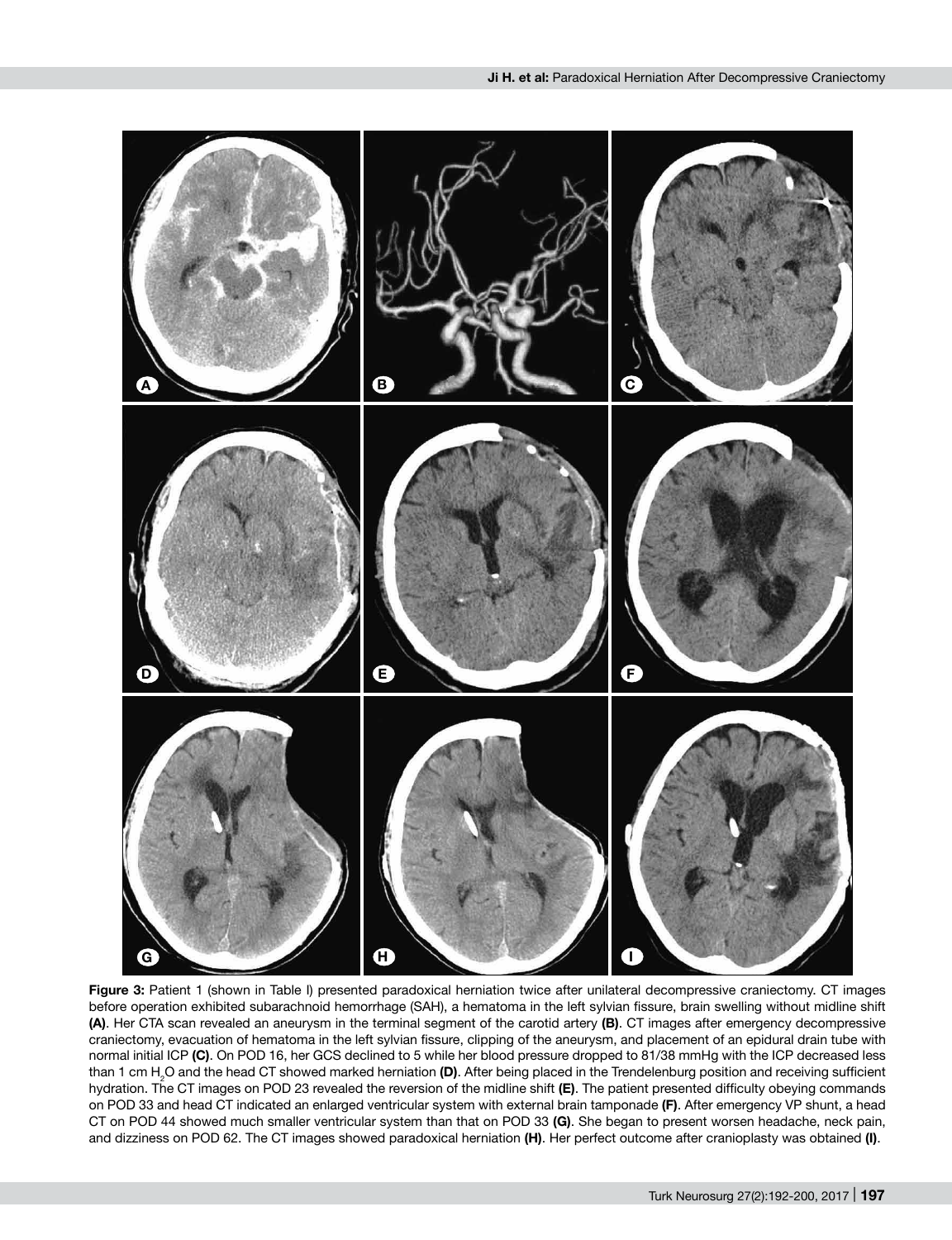#### **Treatment**

Sufficient hydration with 2,500-4,000 ml fluids per day was given intravenously in 13 patients while the dehydration agents were terminated. Seven patients were placed in the Trendelenburg position. The sources of CSF loss were blocked by clamping all drains in 13 patients. Two patients with continued lumbar CSF drainage underwent a slow injection of 20 and 50 ml saline through lumbar drainage tube respectively. One patient was treated by re-programming of a ventriculoperitoneal (VP) shunt to a 200-mm valve setting. Subsequently, six patients underwent cranioplasty.

# █ **RESULTS**

As soon as the diagnosis of paradoxical herniation was made, seven patients were placed in the Trendelenburg position and given sufficient hydration within 1 hour. The effectiveness of such treatment was supported by the return of responsive pupils in three patients and re-expansion of the sinking skin flap in four patients. Two patients with continued lumbar CSF drainage underwent a slow injection of 20 and 50 milliliter saline respectively through the lumbar drainage tube and showed improvements in symptoms. Six patients remained in stable condition with marked improvement of 3-5 in Glasgow Coma Scale (GCS) score and resolution of midline shift in the subsequent brain CT scans.

## █ **DISCUSSION**

Decompressive craniectomy is usually performed to deal with uncontrollable intracranial hypertension due to a variety of causes. The conversion of the skull into an "open box" may bring some risks. It disrupts the Monro-Kellie model and brings a new variable called the atmospheric pressure, which is the equivalent of 14.7 pounds/in<sup>2</sup> or 1033 cm  $H<sub>2</sub>O$ (1). The atmospheric pressure, altered CSF circulation (9, 12) and cerebral blood flow (26,31) could cause intracranial hypotension, which results in syndrome of the trephined. It is supported by our ICP readings ranging from -3 to 3 cm  $H_2O$ and the variations of the blood pressure which are 72-81/35- 46 mmHg in 3 patients with earlier paradoxical herniation. The combination of this low-pressure state and brain gravity effect can cause brain sag (1), which leads to eventual paradoxical herniation if there is no effective treatment to reverse the process (24).

The syndrome of the trephined and its symptoms were firstly described by Grant and Norcross (16) in 1939, although the term itself had been coined elsewhere from an unreferenced source. It is also known as the "sinking skin flap syndrome" because of the sinking skin flap overlying region of decompressive craniectomy occurred in the subacute phase (36). The syndrome of the trephined is not uncommon following craniectomy with an incidence of 10% in our cohort (13 in 131 patients with decompressive craniectomy), which is consistent with the incidence in other study results that ranged from 7% to 11% (29). The patients presented persistent or orthostatic headaches, dizziness, mood disturbances, and memory difficulties within weeks to months after craniectomy,

which can be resolved rapidly by cranioplasty (32). However, cranioplasty occasionally improve epilepsy and psychiatric symptoms occurred after craniectomy (15). Even if cranioplasty improves most symptoms, some residual memory, irritability, and dyspraxia may persist (34). Interestingly, we found that paradoxical herniation presented sinking skin flap in the post-operative period between 2 weeks and 2 months. The most obvious sinking skin flap with a low tension occurred during 2 weeks postoperatively and it was possibly caused by the receding of herniated brain tissues in the subacute and chronic phases (1).

The low ICP herniation and CSF losses cause the major postoperative complications showed in our studies. They elevated the pressure gradient across the craniectomy defects (1,9), which resulted in the intracranial structures shift to infratentorium and compression of brainstem at the foramen magnum along with brain gravity. As shown in Table I, 11 patients with large skull defect presented paradoxical herniation after unique CSF drainage (one patient with CSF rhinorrhea, ten patients receiving lumbar puncture). There are seven patients who underwent external ventriculostomy along with lumbar puncture or continued lumbar CSF drainage and four patients received VP shunts. All of them developed paradoxical herniation. The data in our study are consistent with other studies (1,9,13,29,34). Other studies (4,17,19,27,28) also showed the paradoxical herniation caused by prolonged CSF leakage through occult dural defects or intraoperative CSF drainage. The occult CSF leakage secondary to skull base fracture is usually considered as a primary cause of intracranial hypotension because of its difficult locating and frequent recurrence (23).

The patient with CSF depletion or intracranial hypotension presents headache, vision changes, nausea, neck stiffness, and photophobia. Unfortunately, these symptoms are noncharacteristic. They will lead to the misdiagnosis of meningitis and then undergoing lumbar puncture for CSF examination (22). A large sinking skin flap at the region of decompressive craniectomy reveals the need of further evaluation via diagnostic imaging. The subdural or epidural hygroma with expansion of the overlying skin flap could cover up the sinking defect (32). Hydrocephalus is another differential diagnosis with characteristic diagnostic imaging presented similar symptoms. However, hydrocephalus accompanied with low-compliance ventricles (e.g., slit ventricle syndrome) may confound the clinicians' diagnosis. The misdiagnosis will worsen the condition of the patient because of the different treatments. The compression of the subarachnoid space at the region of decompressive craniectomy secondary to the force of atmospheric pressure leads to the blockage of CSF circulation, which may cause the subdural or epidural hygroma, hydrocephalus and the subgaleal fluid collection (1). The condition of the patient with paradoxical herniation could be progressively worsening while the pressured brain tissue shifted along with its compressive strength on posterior fossa structures. Therefore, the treatments to revert the herniation are essential. The treatments are based on elevation of ICP and elimination of the pressure gradient across the craniectomy defects. It is also important to avoid VP shunts and external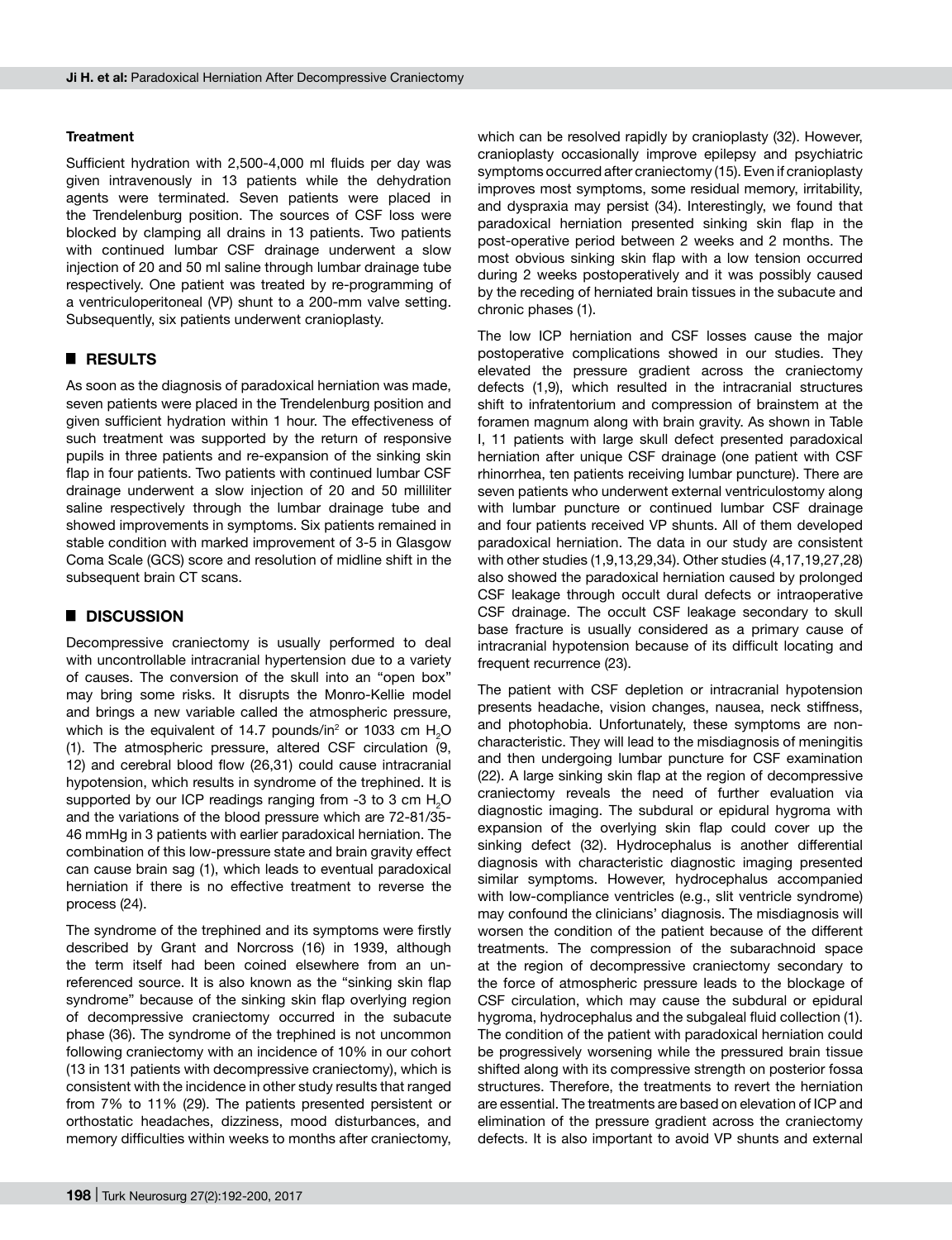ventriculostomy. As paradoxical herniation progresses, the patients may present with alterations in consciousness, vision and pupillary changes, brainstem localizing signs, and autonomic instability. More remarkably, paradoxical herniation can occur with normal ICP values (8,20).

Imaging plays important roles in the diagnosis of paradoxical herniation. Despite of limited emergency application, magnetic resonance imaging (MRI) is known as the best technique for demonstrating the characteristic pattern of diffuse dural gadolinium enhancement, which reveals intracranial hypotension. Focal and unilateral postsurgical enhancement is easily differentiated from the intracranial hypotension (21). Furthermore, imaging also reveals subdural fluid collections, crowding of posterior fossa by midline structures, shrinking of prepontine and perichiasmatic cisterns, congestion of cerebral venous sinuses, and enlargement of pituitary gland (5, 22). In addition, bilateral subdural hygromas with the lesions of thalamus, basal ganglia, cerebellum and brainstem, the signs of worse prognosis, are commonly supporting pieces of evidence (5,18).

The treatment of paradoxical herniation is an emergency management in neurocritical care units based on eliminating the pressure gradient across the craniectomy defects, involving immediately placing the patient in the Trendelenburg position, providing IV hydration, and stopping all treatments of reducing ICP. Hyperosmolar solution administration, CSF drainage, elevation of bed height, and hyperventilation should be avoided (5,9). Failure to recognize the shift from high to low ICP states can result in rapid deterioration of the patients because of the dramatically different treatment (9).

Moreover, the source of CSF loss should be blocked by clamping all drains and repairing the identified CSF fistula site without any delay. But even without lumbar puncture or CSF shunt, the patient with spontaneous or undiagnosed preexisting dural defects may develop intracranial hypotension (35). It is difficult to recognize these defects at the cervicothoracic junction and lumbar region (25) because of the limited imaging sign (2,6). Intrathecal gadolinium-enhanced magnetic resonance cisternography has more advantage than CT myelography and nuclear medicine studies in detecting leaks in low and high-flow states (3). It is referred as the best modality in inspecting anatomic leaks (30).

Epidural blood patch has become the accepted treatment which relieves the clinical symptoms within hours (9,10,30). Interestingly, the symptoms of two patients with continued lumbar CSF drainage were rapidly improved by undergoing a slow intrathecal injection of 20 and 50 milliliter saline through the lumbar drainage tube respectively. However, the effects of this treatment were temporal, which reveals the need of more detailed investigation.

Early cranioplasty, conversion of an "open box" to "closed box", is becoming increasingly adopted. It has been demonstrated that cranioplasty can improve cerebral blood flow and CSF circulation in the defect area (33). Additionally, cranioplasty is beneficial to the elevation of superior sagittal sinus pressure, cerebral metabolism, prevention of cerebral cortical thinning and improvement of cerebral vascular reserve capacities (11, 37). As shown in Figure 3A-I, a 68-year-old woman developed paradoxical herniation on the post-operative 5 day after clipping of ruptured middle cerebral arterial aneurysm on the left and decompressive craniectomy. She was improved rapidly after being placed in the Trendelenburg position and receiving sufficient hydration. She was discharged from the hospital due to lack of financial support for any further treatment including cranioplasty. She began to experience worse headaches, neck pain and dizziness 62 days postoperatively. She was diagnosed with paradoxical herniation with the support of imaging examination. Then she received cranioplasty and got some improvements. Her perfect outcome suggests that cranioplasty is a definitive treatment for paradoxical herniation.

# █ **CONCLUSION**

Paradoxical herniation caused by intracranial hypotension can rapidly progress especially along with spontaneous, traumatic, or iatrogenic CSF depletion. It is important for neurosurgeons to suspect paradoxical herniation in a subset of patients with large craniectomy defects and a tense skin flap without sinking during the post-operative 2 weeks, patients with sunken skin flap at the craniectomy sites, and patients presented new nonspecific neurologic complains of fever, headache, vision disturbance, autonomic irregularities, and altered consciousness in the postoperative period of 2 weeks to 2 months. Paradoxical herniation is rapidly reverted by improving CSF hydration and performing early cranioplasty. The misdiagnosis of paradoxical herniation can cause the rapid deterioration of patients, which reminds us to deal with this condition more carefully and seriously especially for the patient treated by non-neurosurgical clinicians initially.

## █ **REFERENCES**

- 1. Akins PT, Guppy KH: Sinking skin flaps, paradoxical herniation, and external brain tamponade: A review of decompressive craniectomy management. Neurocrit Care 9: 269-276, 2008
- 2. Akkawi N, Locatelli P, Borroni B: A complicated case of intracranial hypotension: Diagnostic and management strategies. Neurol Sci 27:63-66, 2006
- 3. Albayram S, Gunduz A, Saip S: Intrathecal gadoliniumenhanced MR-cisternography in spontaneous intracranial hypotension associated with Behçet's syndrome. Headache 47: 613-616, 2007
- 4. Atkinson JL, Weinshenker BG, Miller GM: Acquired Chiari I malformation secondary to spontaneous spinal cerebrospinal fluid leakage and chronic intracranial hypotension syndrome in seven cases. J Neurosurg 88: 237-242, 1998
- 5. Beck CE, Rizk NW, Kiger LT: Intracranial hypotension presenting with severe encephalopathy. Case report. J Neurosurg 89:470-473, 1998
- 6. Binder DK, Dillon WP, Fishman RA: Intrathecal saline infusion in the treatment of obtundation associated with spontaneous intracranial hypotension: Technical case report. Neurosurgery 51: 830-836, 2002